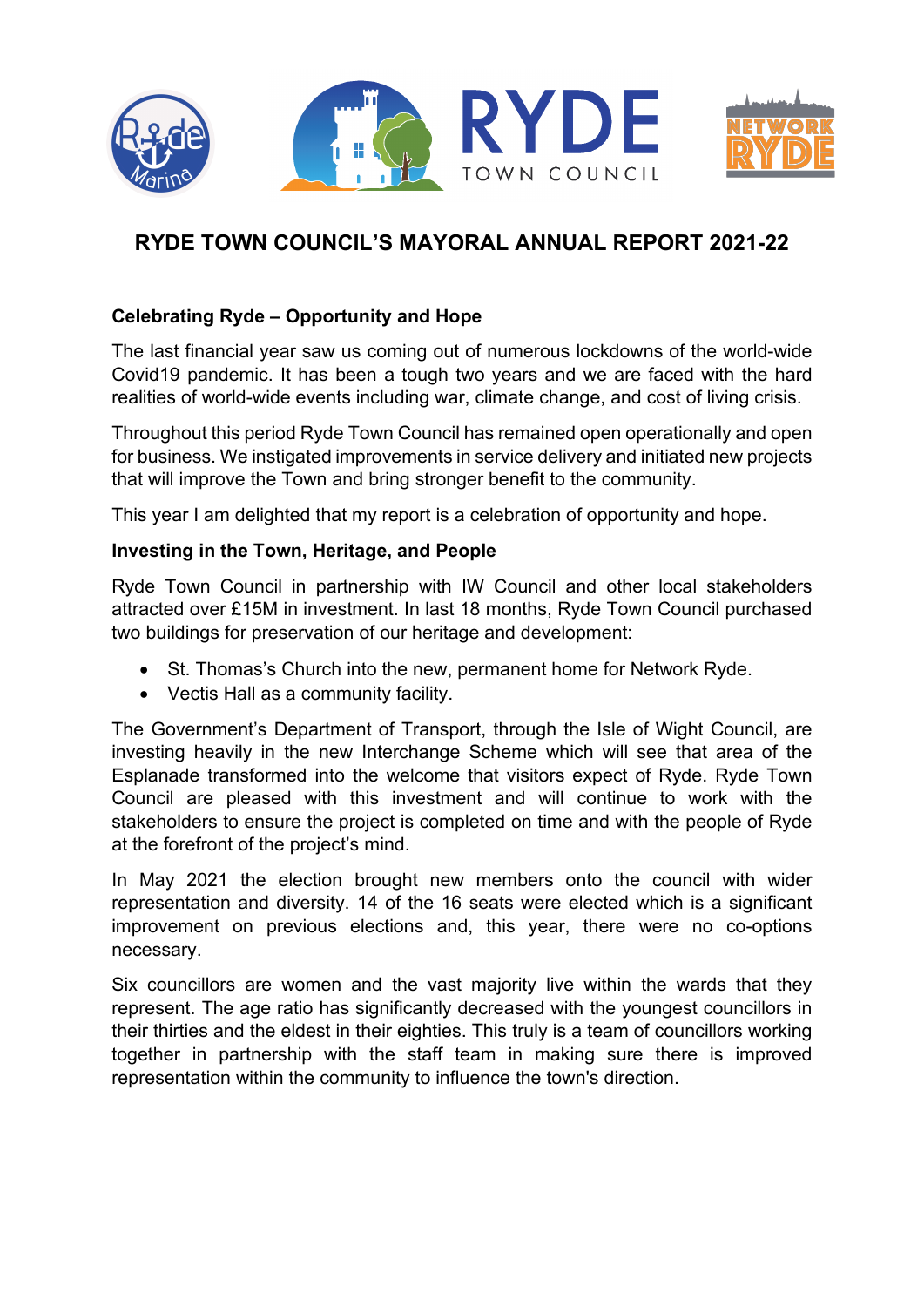### **Voluntary Sector**

Ryde Town Council have worked hard throughout the last couple of years to support the voluntary sector as we recognise they provide an important service to residents, especially those most in need. Whether this is help with fuel poverty, support for carers or physical & mental health – Ryde Town Council will continue to support organisations who provide these services within the town.

### **Partnerships**

Ryde Town Council are forging ever-better partnerships with key stakeholders in Ryde. Whether this is the partnership working with IWC over the transfer of Ryde Marina, the upcoming Memorandum of Understanding with Portsmouth University or working with Aspire and Natural Enterprises on projects – partnership working is key and Ryde Town Council are pulling people together to work on a huge number of projects at any one time.

# **Ryde High Street Heritage Action Zone**

Through this investment we are now seeing the signs of change in the centre of town with feasibility studies and growing plans for many of our empty important historic buildings such as the Town Hall, St. Thomas's, Vectis Hall, and St. Mary's Convent.

We have supported local community businesses such as Shademakers and Ryde Arts to gain over £2.5M to bring the Packs Building on Cross/Union Streets back into use as a future arts centre.

We have also supported Aspire in its establishment of the Community HUB (former Readers) building that houses a number of community business from bike repairs to paint recycling and in the future needed housing units and further community facilities.

# **Ryde Marina**

The biggest success has been the successful takeover of Ryde Harbour from IW Council and re-branding it as Ryde Marina. The Marina also is the new base of the Ryde beachfront operation that was successfully launched in the Summer of 2021 with deckchair and other beach equipment such as paddleboards and kayaks on the beaches.

#### **Network Ryde**

Often referred to as Ryde Town Council's jewel in the crown, Network Ryde will soon have the new home that it so richly deserves. The team have provided a wonderful service in incredibly difficult times for the young people in Ryde but they are already at the point where their current location cannot meet their aspirations.

St Thomas's Church was bought as that new home and we continue to see steady progress towards the big move. Grant funding is crucial to the success of the project and we have seen grants from The HSHAZ and the Architectural Heritage Fund enable us to strive to make it the new base of Network Ryde operations that will help the service to grow.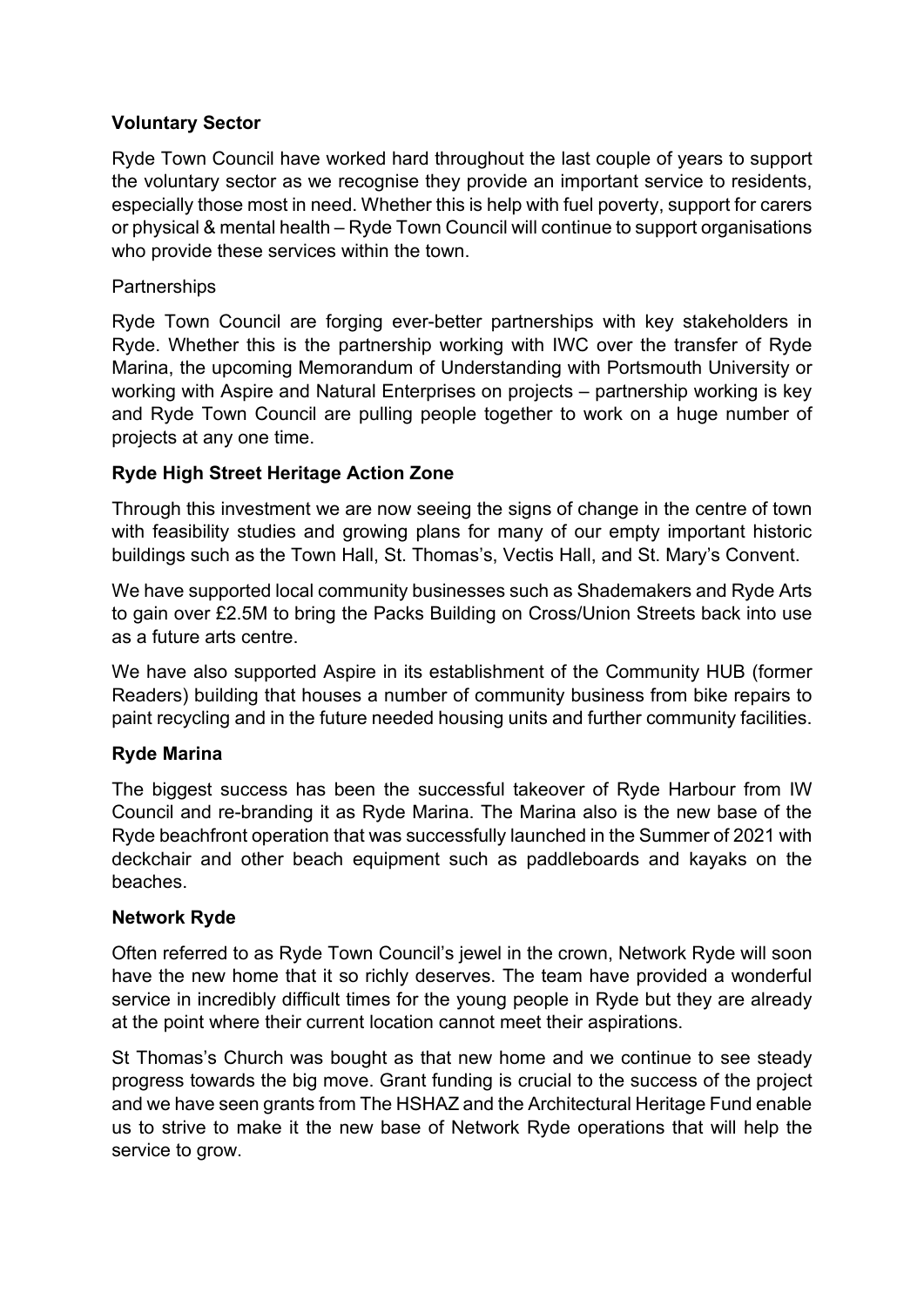# **Events Calendar**

The continued investment and promotion of the Town in 21/22, means that in 22/23 we will see a full, extended programme of established events such:

- Classic Cars Extravaganza
- Jack Up Events
- Love Mondays
- Ryde Carnival
- Wight Wave Beach Festival
- Harp Festival
- IW Pride
- Merry & Bright Winter Celebrations
- Jubilee celebrations
- Many, many more

As well as this we are seeing new events such as the start of the final leg of the Tour de Britain. National events are now seeing Ryde as a go-to destination and this will only increase!

These all add to the vibrancy to the Town which increases visitor numbers, creates new jobs, improves facilities and opportunities for residents and boost our economy and sustainability.

# **Grant Funding**

Many of the events you see listed above have been made possible through our grantfunding programme. We are very aware of the ongoing benefit that grant funding can provide for these, and other, organisations within the community. Sometimes an important project requires initial seed-funding to become operational and selfsustaining, other times Ryde Town Council view events etc as a marketing partnership where the income generated for the town has far-reaching benefits.

# **Green Spaces**

As part of the local Biosphere it is vital that Ryde lead the way when we look towards the environment. Ryde on Bloom continues to go from strength to strength, encouraging people of all ages to be more active in their gardens and we hope to have a record number of entrants in this year's competition.

The 300+ allotments that Ryde Town Council administer are always a source of much pride and enjoyment for the allotment holders and for the council. We are planning a great deal of improvements across our sites and hope to work together with allotment holders to ensure that the allotment sites are the best they can possibly be.

We are delighted that the allotment that Network Ryde have at our Quarry Road site remains an important part of their service and one that is supported and worked on by a fantastic number of Network Ryde users.